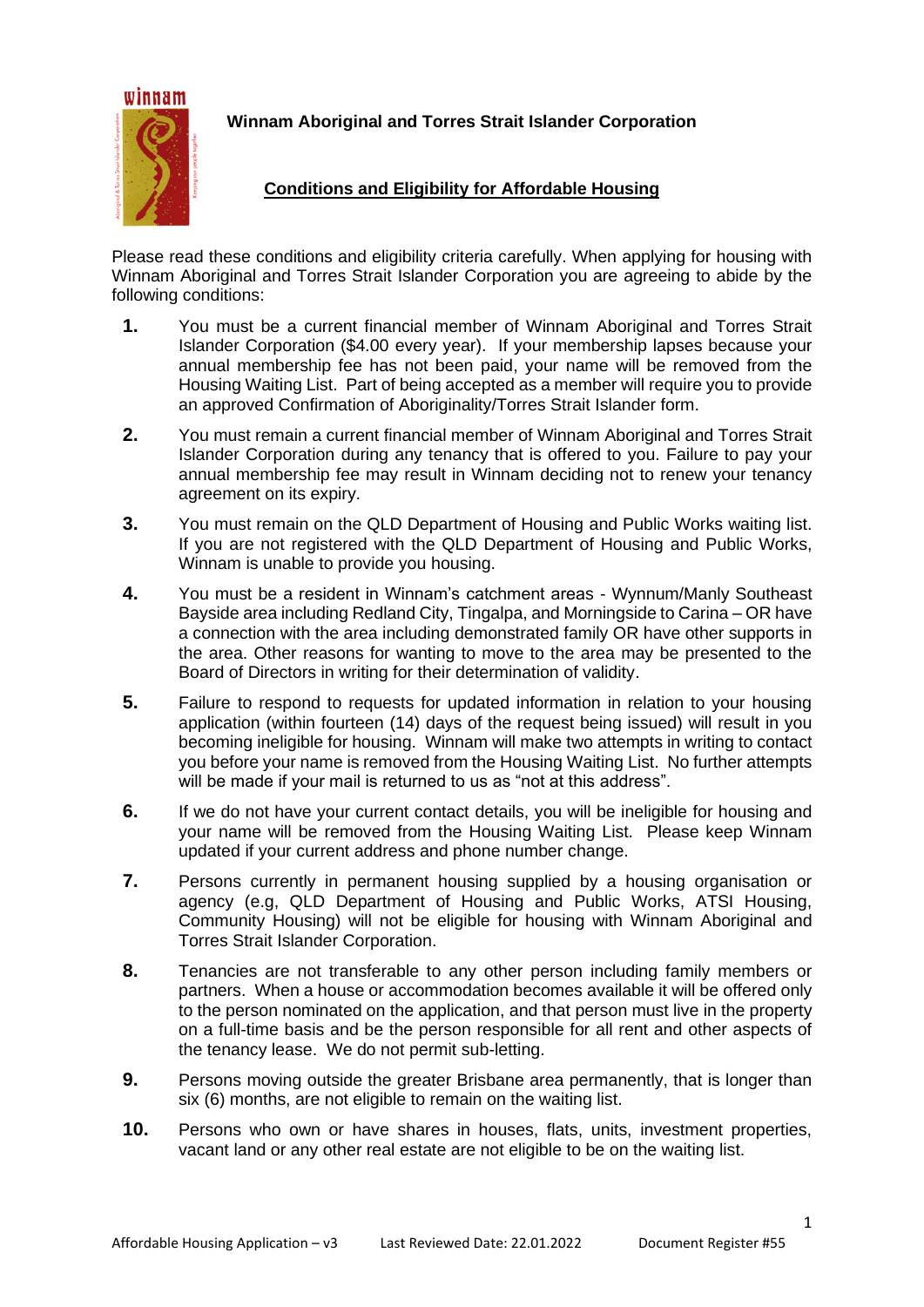- **11.** Only one offer of a house or other accommodation will be made. Prior to an offer being made, Winnam will consider your Housing Application form information and ensure that the offer is appropriate, e.g., Consideration will be given to the most appropriate size of housing, pets, preferred suburbs noted on your form. Should the offer be refused without reasons satisfactory to Winnam, or where the applicant cannot be contacted at the last advised address within three (3) days, the applicant's position on the waiting list will be forfeited.
- **12.** Upon acceptance of an offer of accommodation, the applicant must tenant the house or unit within fourteen (14) days thereof.
- **13.** Must provide proof of household income under \$70,000 per annum (income evidence is required prior to signing the Tenancy Agreement).
- **14.** As part of your tenancy with Winnam Aboriginal and Torres Strait Islander Corporation, we strongly encourage you to participate in our organisation's activities, meetings, and community events.

#### **Once a formal offer of housing has been made, you will need to do the following within three (3) days:**

- **a.** Supply two (2) references from previous landlords (not family) before the tenancy is granted to you. If you have not been a tenant in the past five (5) years, then you will need to provide two suitable character references.
- **b.** Sign an Information Release Authority which authorises Winnam to check the references that you have supplied. All references must be satisfactory to Winnam.
- **c.** Sign a Declaration confirming that you do not own share in any housing, land, or real estate. You will also need to sign an Authority allowing Winnam to undertake searches with the relevant authorities to verify this information.
- **d.** Provide proof of current housing and rent payments (e.g., Current tenancy agreement, rent receipts).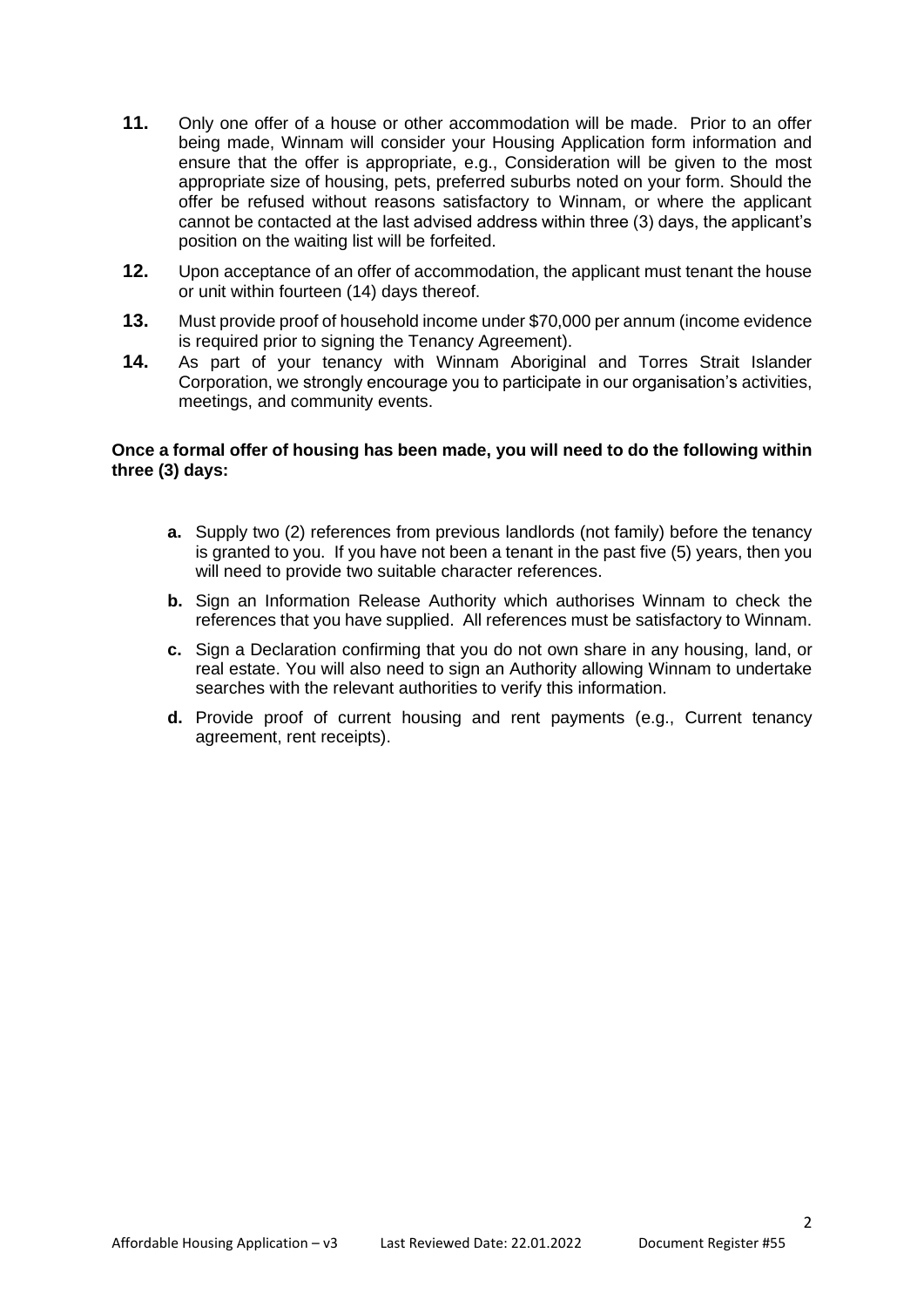

# **Affordable Housing Application Form**

| Date:                |  |
|----------------------|--|
| <b>Full Name:</b>    |  |
| Date of Birth:       |  |
| <b>Address:</b>      |  |
| <b>Phone Number:</b> |  |
| Email:               |  |
| <b>Alternative</b>   |  |
| <b>Contact Name:</b> |  |
| <b>Alternative</b>   |  |
| <b>Contact</b>       |  |
| <b>Number:</b>       |  |

## **Please complete the following questions:**

| 1. Are you Aboriginal and or Torres Strait<br>Islander descent?                                                           | $\sqcap$ Yes<br>Π No |  |  |
|---------------------------------------------------------------------------------------------------------------------------|----------------------|--|--|
| 2. Are you a current financial member of<br>Winnam?                                                                       | $\sqcap$ Yes<br>⊓ No |  |  |
| *If you do not pay Winnam's yearly membership fee (\$4.00), then you will be removed from our Housing Waiting<br>$List^*$ |                      |  |  |
| 3. Do you currently own a full or part                                                                                    |                      |  |  |
| share in either a house or land in                                                                                        | ⊟ Yes<br>$\Box$ No   |  |  |
| <b>Australia or overseas?</b>                                                                                             |                      |  |  |
| *You are not eligible for housing if you own/part own a house/flat/unit or other form of accommodation*                   |                      |  |  |
| 4. Have you registered with QLD                                                                                           |                      |  |  |
| <b>Department of Housing and Public</b>                                                                                   | ⊓ Yes<br>⊓ No        |  |  |
| <b>Works?</b>                                                                                                             |                      |  |  |
| *If you answered "No" to this question, you are not eligible for housing with Winnam*                                     |                      |  |  |

| 5. Please list all other household members below (including the applicant): |                         |                           |                                            |               |                                        |
|-----------------------------------------------------------------------------|-------------------------|---------------------------|--------------------------------------------|---------------|----------------------------------------|
| <b>Full Name</b>                                                            | Date of<br><b>Birth</b> | <b>Gender</b>             | <b>Relationship to</b><br><b>Applicant</b> |               | Is this person living<br>with you now? |
|                                                                             |                         | $\Box$ Male $\Box$ Female |                                            | $\square$ Yes | $\square$ No                           |
|                                                                             |                         | $\Box$ Male $\Box$ Female |                                            | $\Box$ Yes    | $\square$ No                           |
|                                                                             |                         | $\Box$ Male $\Box$ Female |                                            | $\Box$ Yes    | $\Box$ No                              |
|                                                                             |                         | $\Box$ Male $\Box$ Female |                                            | $\Box$ Yes    | $\Box$ No                              |
|                                                                             |                         | $\Box$ Male $\Box$ Female |                                            | $\Box$ Yes    | $\Box$ No                              |
|                                                                             |                         | $\Box$ Male $\Box$ Female |                                            | $\Box$ Yes    | י No                                   |
|                                                                             |                         | $\Box$ Male $\Box$ Female |                                            | $\Box$ Yes    | Π No                                   |

| 6. How long have you been at the above address: |                          |                         |  |  |
|-------------------------------------------------|--------------------------|-------------------------|--|--|
| $\Box$ 0-6 months                               | $\Box$ 6-12 months       | $\Box$ 1 year – 3 years |  |  |
| $\Box$ 3 years – 5 years                        | $\Box$ 5 years – 7 years | $\square$ 7+ years      |  |  |

| 7. How long have you lived in the Wynnum and or Redlands Areas? |                          |                         |  |
|-----------------------------------------------------------------|--------------------------|-------------------------|--|
| $\Box$ 0-6 months                                               | $\Box$ 6-12 months       | $\Box$ 1 year – 3 years |  |
| $\Box$ 3 years – 5 years                                        | $\Box$ 5 years – 7 years | $\Box$ 7+ years         |  |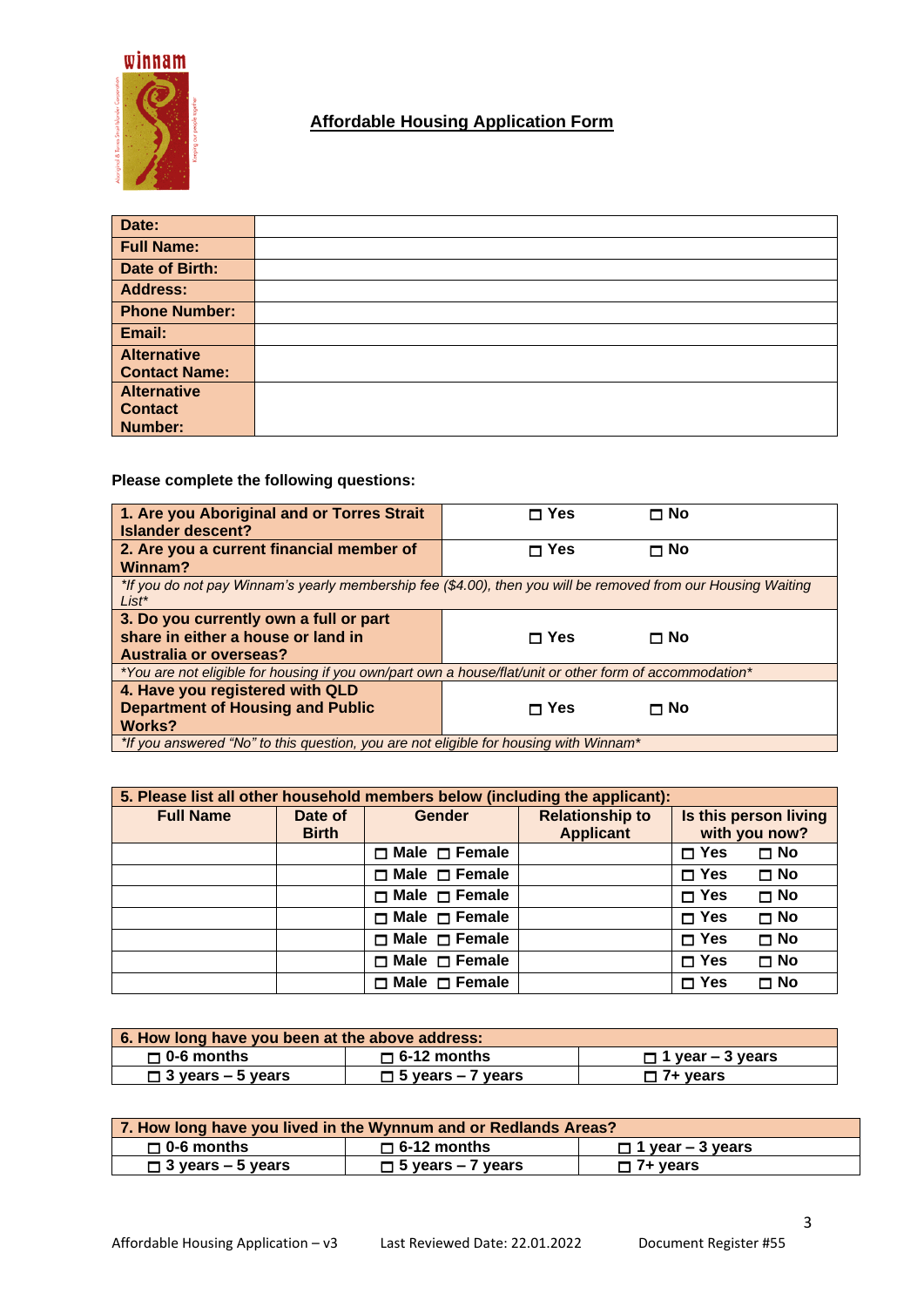| 8. What is your current accommodation?                 |                  |              |  |
|--------------------------------------------------------|------------------|--------------|--|
| l □ Rent House                                         | □ Rent Flat/Unit | $\Box$ Board |  |
| <b>D</b> Other: E.g., caravan, hostel, emergency house |                  |              |  |

| 9. Name and Contact Details of Real Estate Agency or Landlord |  |  |
|---------------------------------------------------------------|--|--|
| <b>Full Name:</b>                                             |  |  |
| <b>Phone Number:</b>                                          |  |  |

## **10. How much rent do you currently pay?**

| 11. Number of people where you are currently living? |  |      |  |
|------------------------------------------------------|--|------|--|
|                                                      |  |      |  |
|                                                      |  |      |  |
|                                                      |  | ד 8+ |  |

| 12. Number of bedrooms where you are currently living? |  |      |  |  |
|--------------------------------------------------------|--|------|--|--|
|                                                        |  |      |  |  |
|                                                        |  | ี 6- |  |  |

| 13. Have you experienced difficulties in obtaining housing? |
|-------------------------------------------------------------|
| <b>T</b> Yes (please give details)                          |
|                                                             |
|                                                             |
|                                                             |
| $\Box$ No                                                   |
|                                                             |

| 14. Types of difficulties obtaining housing? |                           |                           |  |
|----------------------------------------------|---------------------------|---------------------------|--|
| $\Box$ Rental issues                         | $\Box$ Unable to get bond | $\Box$ Long waiting lists |  |
| <b>Other</b> (please give details):          |                           |                           |  |
|                                              |                           |                           |  |
|                                              |                           |                           |  |
|                                              |                           |                           |  |

| 15. Are you registered with any other Housing Providers? | $\Box$ Yes $\Box$ No |           |
|----------------------------------------------------------|----------------------|-----------|
| <b>Registration Number</b><br><b>Provider Name</b>       |                      | How long? |
|                                                          |                      |           |
|                                                          |                      |           |
|                                                          |                      |           |
|                                                          |                      |           |
|                                                          |                      |           |
|                                                          |                      |           |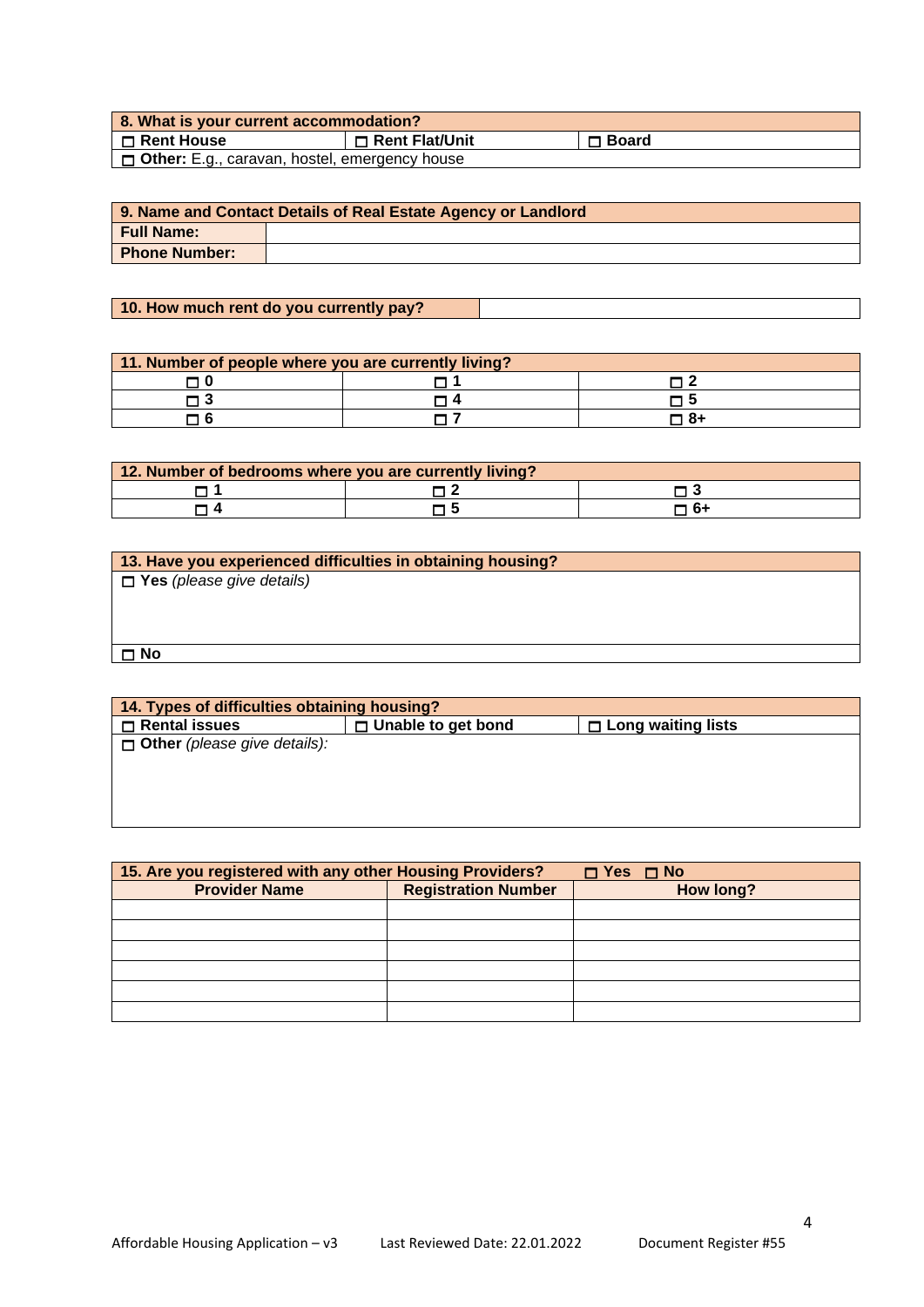**16. Winnam have properties predominately in the Wynnum Manly precinct, but also in some Redland City Council areas. Would you be interested in properties in the Redland City Council area also?**

**Yes** 

**No** *(if you marked "No", what is your connection to the Wynnum area?)*

**17. What is your preferred suburb you wish to reside?**  $\Box$  **Wynnum**  $\Box$  **Mynnum** West  $\Box$  **Manly**  $\Box$  **Manly West D** Lota **D** Lota **D** Hemmant **Tingalpa Belmont Capalaba**  $\Box$  **Birkdale**  $\Box$  **Wellington Point**  $\Box$  **Alexandra Hills** 

| 18. List all pets that will reside with you: |              |                             |
|----------------------------------------------|--------------|-----------------------------|
| <b>Type of Animal</b>                        | <b>Breed</b> | <b>Registration Details</b> |
|                                              |              |                             |
|                                              |              |                             |
|                                              |              |                             |

| 19. Are you employed? | No<br>$\epsilon$ |  |
|-----------------------|------------------|--|
|                       |                  |  |

| 20. Please indicate which yearly income applies to you and or combined income of the household.    |                            |                            |                            |
|----------------------------------------------------------------------------------------------------|----------------------------|----------------------------|----------------------------|
| This must include ALL income from your household for the last financial year. If you are offered a |                            |                            |                            |
| property through Winnam, you will be asked to provide an income assessment every 12 months:        |                            |                            |                            |
| $\Box$ \$0 - \$10,000                                                                              | $\Box$ \$10,001 - \$20,000 | $\Box$ \$20,001 - \$30,000 | $\Box$ \$30,001 - \$40,000 |
| $\Box$ \$40,001 - \$50,000                                                                         | $\Box$ \$50,001 - \$60,000 | $\Box$ \$60,001 - \$70,000 | $\Box$ Over \$70,000       |

**Please read the attached Conditions and Eligibility for Housing document before returning this Housing Application Form.**

| <b>Applicant Name:</b> | <b>Secondary Applicant Name:</b> |
|------------------------|----------------------------------|
| Signature:             | Signature:                       |
|                        |                                  |
|                        |                                  |
|                        |                                  |
| Date:                  | Date:                            |

**RETURN TO: Winnam Aboriginal and Torres Strait Islander Corporation**

| Address:        | Shop 2/3, 124 Florence Street, Wynnum QLD 4178 |
|-----------------|------------------------------------------------|
| Postal Address: | PO Box 201, Wynnum QLD 4178                    |
| Phone:          | (07) 3396 3431                                 |
| Email:          | housing@winnam.org                             |
|                 |                                                |